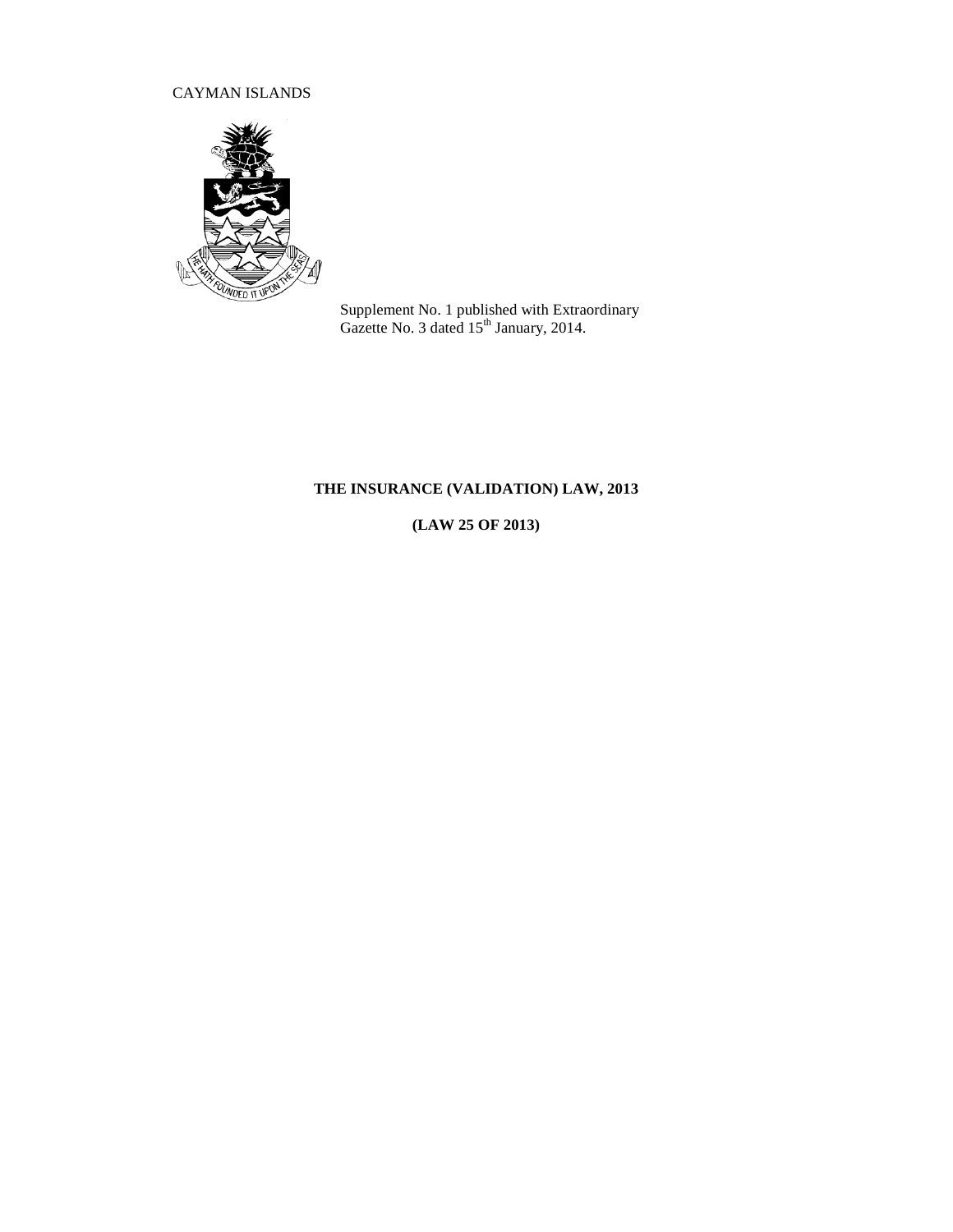*The Insurance (Validation) Law, 2013*

2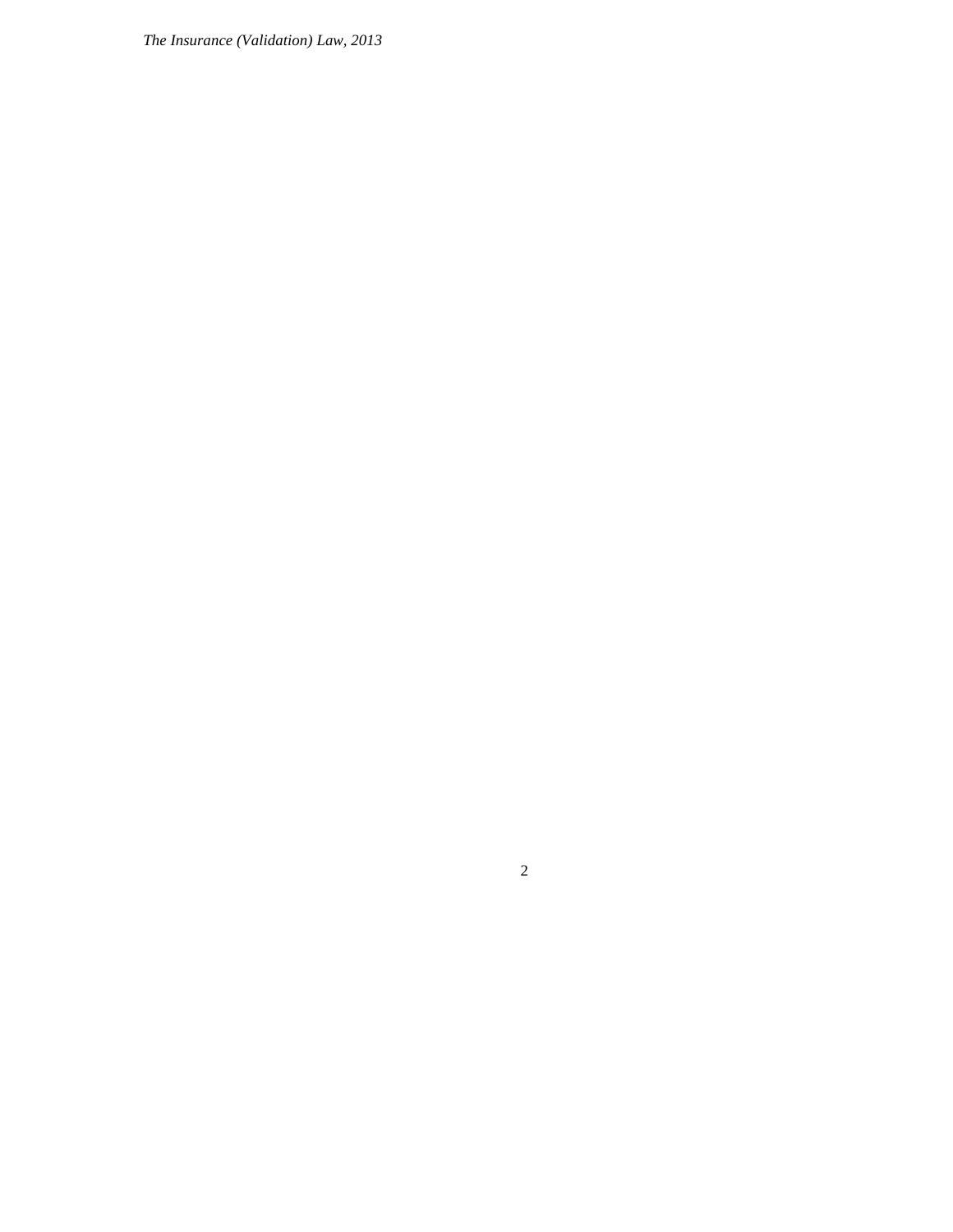Law 25 of 2013.

I Assent

Helen Kilpatrick

Governor.

9<sup>th</sup> January, 2014

## **A LAW TO VALIDATE THE CHARGING AND COLLECTION OF SEGREGATED PORTFOLIO FEES AND OTHER FEES, DURING SPECIFIED PERIODS; AND TO MAKE PROVISION FOR INCIDENTAL AND CONNECTED MATTERS**

ENACTED by the Legislature of the Cayman Islands.

1. This Law may be cited as the Insurance (Validation) Law, 2013.

Short title

2. (1) The charging and collection of fees in respect of a segregated portfolio, from  $1<sup>st</sup>$  November, 2012 to  $2<sup>nd</sup>$  July, 2013, in purported exercise of powers conferred by the Insurance Law, 2010 or regulations made thereunder, is validated and is to be taken to have been lawfully charged and collected. Validation

(2) The charging and collection of any fees other than fees in respect of a segregated portfolio, from  $1<sup>st</sup>$  November, 2012 to  $28<sup>th</sup>$  November, 2012, in purported exercise of powers conferred by the Insurance (Applications and Fees) Regulations, 2012, is validated and is to be taken to have been lawfully charged and collected.

(3) This Law does not affect any order or determination made by a court prior to the commencement of this Law.

3